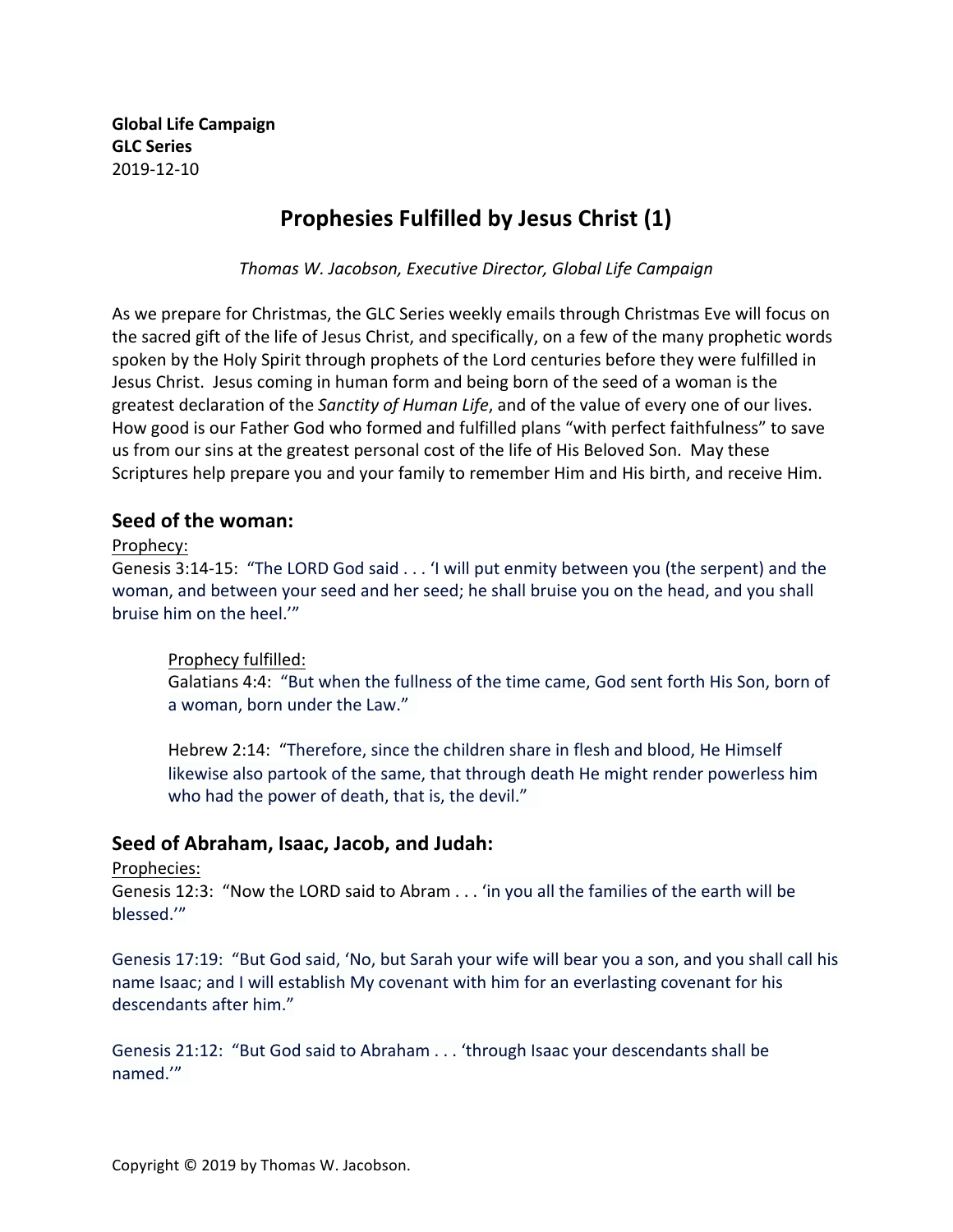Genesis 49:10: "The scepter shall not depart from Judah, nor the ruler's staff from between his feet, until Shiloh comes, and to him *shall be* the obedience of the peoples."

## Prophesies fulfilled:

Matthew 1:1-2: "The record of the genealogy of Jesus the Messiah, the son of David, the son of Abraham: Abraham was the father of Isaac, Isaac the father of Jacob, and Jacob the father of Judah and his brothers."

Luke 1:33: "He will reign over the house of Jacob forever; and His kingdom will have no end." 

Galatians 3:8, 16: "The Scripture, foreseeing that God would justify the Gentiles by faith, preached the gospel beforehand to Abraham, saying, 'ALL THE NATIONS WILL BE BLESSED IN YOU.' . . . Now the promises were spoken to Abraham and to his seed. He does not say, 'And to seeds,' as *referring* to many, but *rather* to one, 'And to your seed,' that is, Christ."

Romans 9:7: "nor are they all children because they are Abraham's descendants, but: 'THROUGH ISAAC YOUR DESCENDANTS WILL BE NAMED.'" [See also, Hebrews 11:18.]

Revelation 5:5: "behold, the Lion that is from the tribe of Judah, the Root of David, has overcome so as to open the book and its seven seals."

# **Seed of David:**

#### Prophecies:

Psalm 89:3-4, 19, 27-29, 35-37: "I have made a covenant with My chosen; I have sworn to David My servant, I will establish your seed forever and build up your throne to all generations. ... Once You spoke in vision to Your godly ones, and said, 'I have given help to one who is mighty; I have exalted one chosen from the people.' . . . I also shall make him *My* firstborn, the highest of the kings of the earth. My lovingkindness I will keep for him forever, and My covenant shall be confirmed to him. So I will establish his descendants forever and his throne as the days of heaven. . . . Once I have sworn by My holiness; I will not lie to David. His descendants shall endure forever and his throne as the sun before Me. It shall be established forever like the moon, and the witness in the sky is faithful." [See also, Psalm 132:11-18; 2 Samuel 7:12-13, 16, 25-26, 29.]

## Prophesies fulfilled:

Matthew 1:1-2, 6: "The record of the genealogy of Jesus the Messiah, the son of David, the son of Abraham: Abraham was the father of Isaac . . . Jesse was the father of David the king."

Luke 1:32: "He will be great, and will be called the Son of the Most High; and the Lord God will give Him the throne of His father David."